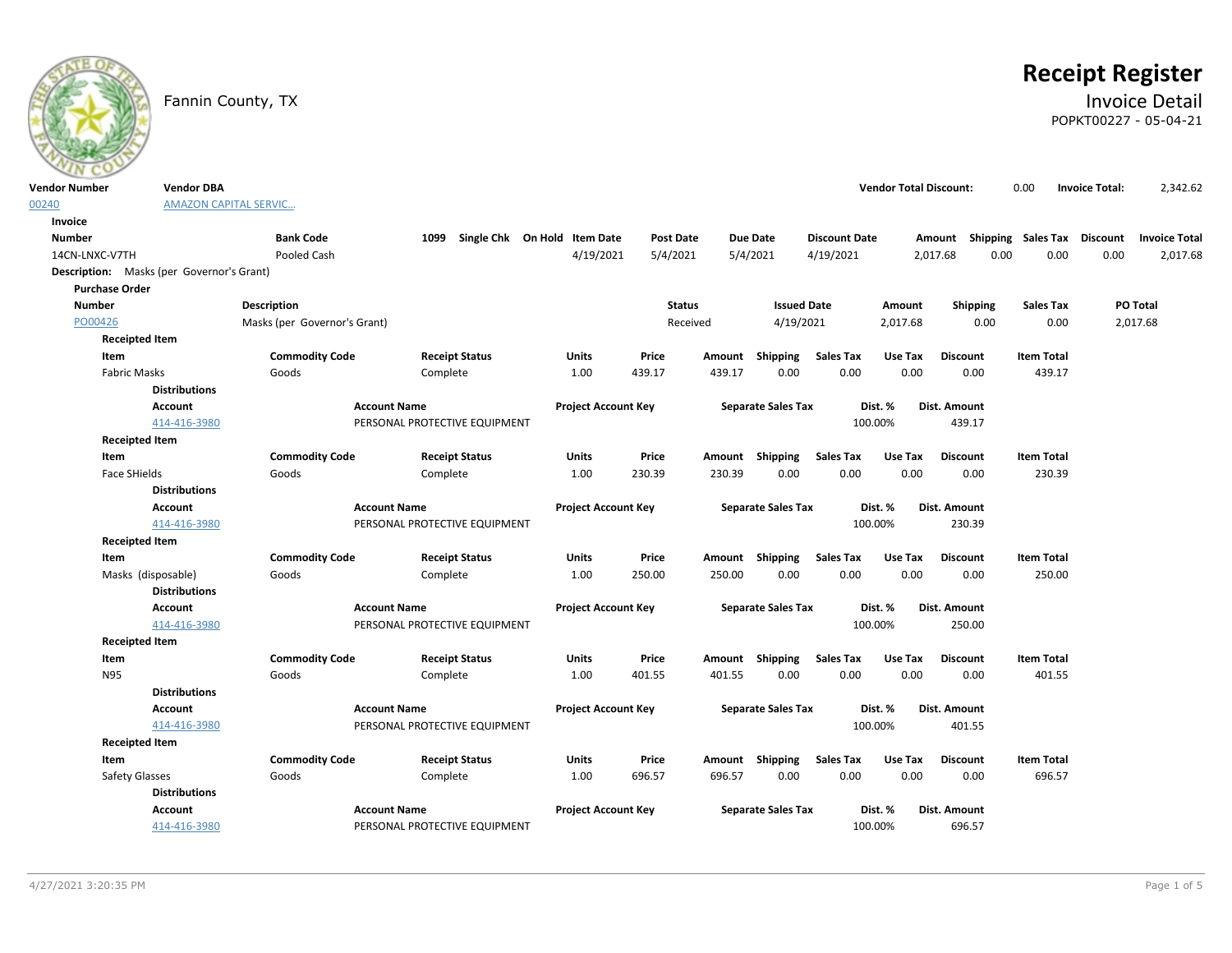| Invoice                                        |                                   |                               |                              |                  |                           |                              |                            |                             |                                            |
|------------------------------------------------|-----------------------------------|-------------------------------|------------------------------|------------------|---------------------------|------------------------------|----------------------------|-----------------------------|--------------------------------------------|
| Number                                         | <b>Bank Code</b>                  | 1099                          | Single Chk On Hold Item Date | <b>Post Date</b> | <b>Due Date</b>           | <b>Discount Date</b>         | Amount Shipping            |                             | Sales Tax Discount<br><b>Invoice Total</b> |
| 1GT3-PXX3-HCJR                                 | Pooled Cash                       |                               | 4/23/2021                    | 5/4/2021         | 5/4/2021                  | 4/23/2021                    | 159.92                     | 0.00<br>0.00                | 0.00<br>159.92                             |
| Description: Childrens Masks                   |                                   |                               |                              |                  |                           |                              |                            |                             |                                            |
| <b>Purchase Order</b>                          |                                   |                               |                              |                  |                           |                              |                            |                             |                                            |
| <b>Number</b>                                  | <b>Description</b>                |                               |                              | <b>Status</b>    |                           | <b>Issued Date</b>           | Amount<br><b>Shipping</b>  | <b>Sales Tax</b>            | PO Total                                   |
| PO00429                                        | <b>Childrens Masks</b>            |                               |                              | Received         |                           | 4/19/2021                    | 0.00<br>159.92             | 0.00                        | 159.92                                     |
| <b>Receipted Item</b>                          |                                   |                               |                              |                  |                           |                              |                            |                             |                                            |
| Item                                           | <b>Commodity Code</b>             | <b>Receipt Status</b>         | <b>Units</b>                 | Price            | Amount                    | Shipping<br><b>Sales Tax</b> | Use Tax<br><b>Discount</b> | <b>Item Total</b>           |                                            |
| Governors Grant for Masks (Child Goods         |                                   | Complete                      | 8.00                         | 19.99            | 159.92                    | 0.00<br>0.00                 | 0.00<br>0.00               | 159.92                      |                                            |
| <b>Distributions</b>                           |                                   |                               |                              |                  |                           |                              |                            |                             |                                            |
| <b>Account</b>                                 | <b>Account Name</b>               |                               | <b>Project Account Key</b>   |                  | <b>Separate Sales Tax</b> |                              | Dist. %<br>Dist. Amount    |                             |                                            |
| 414-416-3980                                   |                                   | PERSONAL PROTECTIVE EQUIPMENT |                              |                  |                           | 100.00%                      | 159.92                     |                             |                                            |
|                                                |                                   |                               |                              |                  |                           |                              |                            |                             |                                            |
| Invoice                                        |                                   |                               |                              |                  |                           |                              |                            |                             |                                            |
| <b>Number</b>                                  | <b>Bank Code</b>                  | 1099<br>Single Chk On Hold    | <b>Item Date</b>             | <b>Post Date</b> | <b>Due Date</b>           | <b>Discount Date</b>         | Shipping<br>Amount         |                             | Sales Tax Discount<br><b>Invoice Total</b> |
| 1K1T-V171-RJPD                                 | Pooled Cash                       |                               | 4/16/2021                    | 5/4/2021         | 5/4/2021                  | 4/16/2021                    | 124.58                     | 0.00<br>0.00                | 0.00<br>124.58                             |
| <b>Description:</b> Floor Mats                 |                                   |                               |                              |                  |                           |                              |                            |                             |                                            |
| <b>Purchase Order</b>                          |                                   |                               |                              |                  |                           |                              |                            |                             |                                            |
| <b>Number</b>                                  | Description                       |                               |                              | <b>Status</b>    |                           | <b>Issued Date</b>           | Shipping<br>Amount         | <b>Sales Tax</b>            | PO Total                                   |
| PO00423                                        | Floor Mats                        |                               |                              | Received         |                           | 4/12/2021                    | 0.00<br>124.58             | 0.00                        | 124.58                                     |
| <b>Receipted Item</b>                          |                                   |                               |                              |                  |                           |                              |                            |                             |                                            |
| Item                                           | <b>Commodity Code</b>             | <b>Receipt Status</b>         | Units                        | Price            | Amount                    | <b>Sales Tax</b><br>Shipping | Use Tax<br><b>Discount</b> | <b>Item Total</b>           |                                            |
| $3 \times 4$                                   | Goods                             | Complete                      | 1.00                         | 26.58            | 26.58                     | 0.00<br>0.00                 | 0.00<br>0.00               | 26.58                       |                                            |
| <b>Distributions</b>                           |                                   |                               |                              |                  |                           |                              |                            |                             |                                            |
| <b>Account</b>                                 | <b>Account Name</b>               |                               | <b>Project Account Key</b>   |                  | <b>Separate Sales Tax</b> |                              | Dist. %<br>Dist. Amount    |                             |                                            |
| 100-516-4500                                   | <b>R&amp;M BUILDING</b>           |                               |                              |                  |                           | 100.00%                      | 26.58                      |                             |                                            |
| <b>Receipted Item</b>                          |                                   |                               |                              |                  |                           |                              |                            |                             |                                            |
| Item                                           | <b>Commodity Code</b>             | <b>Receipt Status</b>         | Units                        | Price            | Amount Shipping           | <b>Sales Tax</b>             | Use Tax<br><b>Discount</b> | <b>Item Total</b>           |                                            |
| $4 \times 6$                                   | Goods                             | Complete                      | 2.00                         | 49.00            | 98.00                     | 0.00<br>0.00                 | 0.00<br>0.00               | 98.00                       |                                            |
| <b>Distributions</b>                           |                                   |                               |                              |                  |                           |                              |                            |                             |                                            |
| Account                                        | <b>Account Name</b>               |                               | <b>Project Account Key</b>   |                  | <b>Separate Sales Tax</b> |                              | Dist. %<br>Dist. Amount    |                             |                                            |
| 100-513-4500                                   | <b>R&amp;M BUILDING</b>           |                               |                              |                  |                           | 100.00%                      | 98.00                      |                             |                                            |
|                                                |                                   |                               |                              |                  |                           |                              |                            |                             |                                            |
| Invoice                                        |                                   |                               |                              |                  |                           |                              |                            |                             |                                            |
| <b>Number</b>                                  | <b>Bank Code</b>                  | 1099                          | Single Chk On Hold Item Date | <b>Post Date</b> | <b>Due Date</b>           | <b>Discount Date</b>         | Amount                     | Shipping Sales Tax Discount | <b>Invoice Total</b>                       |
| 1KPT-MHHW-KDC7                                 | Pooled Cash                       |                               | 4/8/2021                     | 5/4/2021         | 5/4/2021                  | 4/8/2021                     | 29.10                      | 11.34<br>0.00               | 0.00<br>40.44                              |
| Description: For District Court Live Streaming |                                   |                               |                              |                  |                           |                              |                            |                             |                                            |
| <b>Purchase Order</b>                          |                                   |                               |                              |                  |                           |                              |                            |                             |                                            |
| <b>Number</b>                                  | Description                       |                               |                              | <b>Status</b>    |                           | <b>Issued Date</b>           | Amount<br><b>Shipping</b>  | <b>Sales Tax</b>            | PO Total                                   |
| PO00440                                        | For District Court Live Streaming |                               |                              | Received         |                           | 4/26/2021                    | 29.10<br>11.34             | 0.00                        | 40.44                                      |
|                                                |                                   |                               |                              |                  |                           |                              |                            |                             |                                            |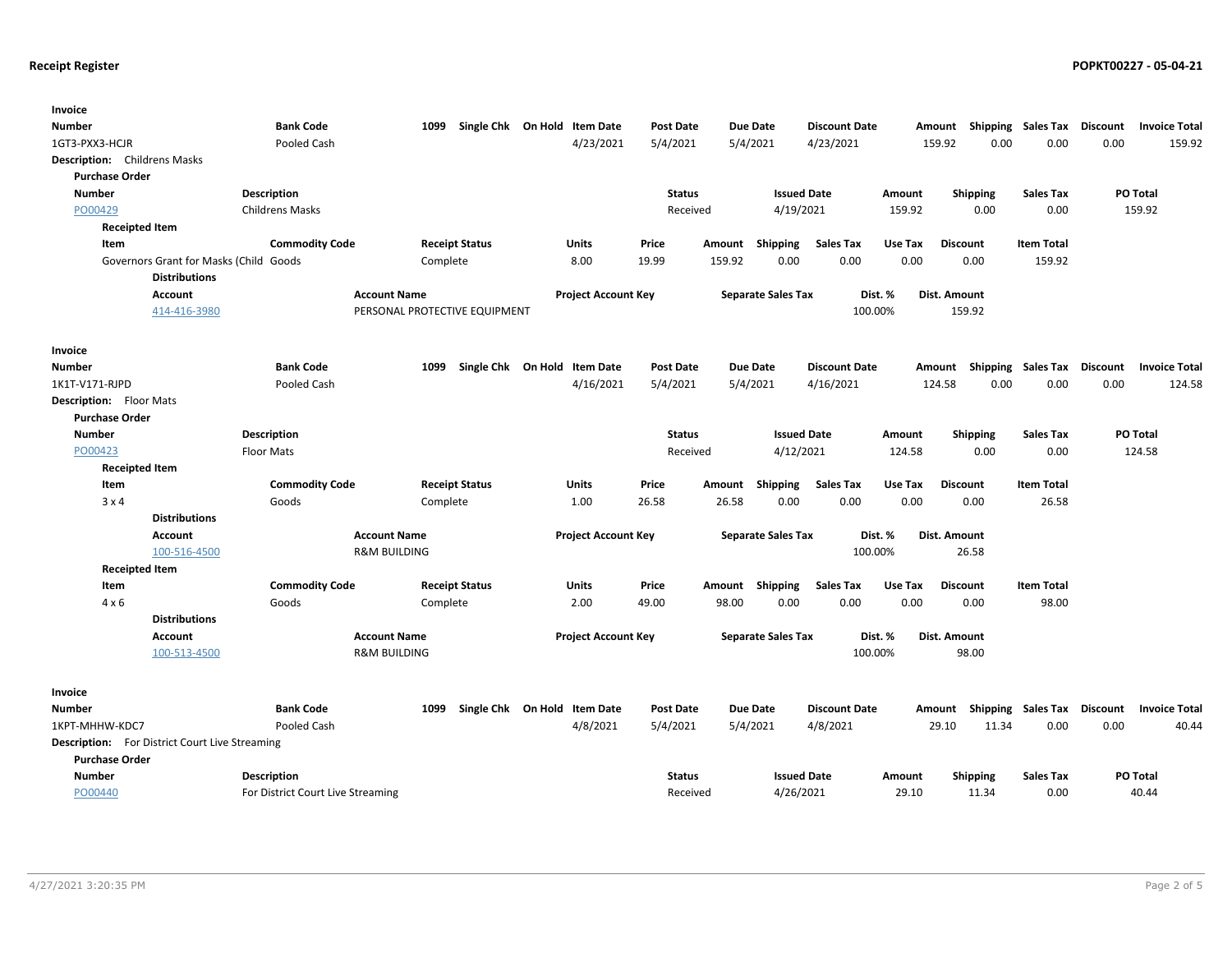|                       | <b>Receipted Item</b>                                             |                           |                             |                                   |                  |                    |                           |                      |                               |                                    |                    |                       |                      |
|-----------------------|-------------------------------------------------------------------|---------------------------|-----------------------------|-----------------------------------|------------------|--------------------|---------------------------|----------------------|-------------------------------|------------------------------------|--------------------|-----------------------|----------------------|
| Item                  |                                                                   | <b>Commodity Code</b>     | <b>Receipt Status</b>       | Units                             | Price            |                    | Amount Shipping           | <b>Sales Tax</b>     | Use Tax                       | <b>Discount</b>                    | <b>Item Total</b>  |                       |                      |
|                       | Adapters for IPAD Tri-Pods for live Goods<br><b>Distributions</b> |                           | Complete                    | 2.00                              | 14.55            | 29.10              | 11.34                     | 0.00                 | 0.00                          | 0.00                               | 40.44              |                       |                      |
|                       | <b>Account</b>                                                    |                           | <b>Account Name</b>         | <b>Project Account Key</b>        |                  |                    | <b>Separate Sales Tax</b> |                      | Dist. %                       | Dist. Amount                       |                    |                       |                      |
|                       | 413-413-4420                                                      |                           | OTHER PROFESSIONAL SERVICES |                                   |                  |                    |                           | 100.00%              |                               | 40.44                              |                    |                       |                      |
| <b>Vendor Number</b>  | <b>Vendor DBA</b>                                                 |                           |                             |                                   |                  |                    |                           |                      | <b>Vendor Total Discount:</b> |                                    | 0.00               | <b>Invoice Total:</b> | 711.00               |
| 00142                 | <b>AMERICAN TIRE DISTRIBU</b>                                     |                           |                             |                                   |                  |                    |                           |                      |                               |                                    |                    |                       |                      |
| Invoice               |                                                                   |                           |                             |                                   |                  |                    |                           |                      |                               |                                    |                    |                       |                      |
| <b>Number</b>         |                                                                   | <b>Bank Code</b>          | 1099                        | Single Chk On Hold Item Date      | <b>Post Date</b> |                    | <b>Due Date</b>           | <b>Discount Date</b> |                               | Amount                             | Shipping Sales Tax | Discount              | <b>Invoice Total</b> |
| S150550112            |                                                                   | Pooled Cash               |                             | 4/22/2021                         | 5/4/2021         | 5/4/2021           |                           | 4/22/2021            |                               | 0.00<br>711.00                     | 0.00               | 0.00                  | 711.00               |
|                       | <b>Description:</b> Emergency Management All Terrain Tires        |                           |                             |                                   |                  |                    |                           |                      |                               |                                    |                    |                       |                      |
| <b>Purchase Order</b> |                                                                   |                           |                             |                                   |                  |                    |                           |                      |                               |                                    |                    |                       |                      |
| <b>Number</b>         |                                                                   | <b>Description</b>        |                             |                                   | <b>Status</b>    |                    | <b>Issued Date</b>        |                      | Amount                        | <b>Shipping</b>                    | <b>Sales Tax</b>   | PO Total              |                      |
| PO00428               |                                                                   | All Terrain Tires         |                             |                                   | Received         |                    | 4/9/2021                  |                      | 711.00                        | 0.00                               | 0.00               | 711.00                |                      |
|                       | <b>Receipted Item</b>                                             |                           |                             |                                   |                  |                    |                           |                      |                               |                                    |                    |                       |                      |
| Item                  |                                                                   | <b>Commodity Code</b>     | <b>Receipt Status</b>       | Units                             | Price            | Amount             | Shipping                  | <b>Sales Tax</b>     | Use Tax                       | <b>Discount</b>                    | <b>Item Total</b>  |                       |                      |
|                       | LT255/70R17 10ply                                                 | Goods                     | Complete                    | 4.00                              | 177.75           | 711.00             | 0.00                      | 0.00                 | 0.00                          | 0.00                               | 711.00             |                       |                      |
|                       | <b>Distributions</b>                                              |                           |                             |                                   |                  |                    |                           |                      |                               |                                    |                    |                       |                      |
|                       | <b>Account</b>                                                    |                           | <b>Account Name</b>         | <b>Project Account Key</b>        |                  |                    | <b>Separate Sales Tax</b> |                      | Dist. %                       | Dist. Amount                       |                    |                       |                      |
|                       | 100-406-4540                                                      |                           | <b>R&amp;M AUTO</b>         |                                   |                  |                    |                           | 100.00%              |                               | 711.00                             |                    |                       |                      |
|                       |                                                                   |                           |                             |                                   |                  |                    |                           |                      |                               |                                    |                    |                       |                      |
| Vendor Number         | <b>Vendor DBA</b>                                                 |                           |                             |                                   |                  |                    |                           |                      | <b>Vendor Total Discount:</b> |                                    | 0.00               | <b>Invoice Total:</b> | 1,130.89             |
| 00128                 | <b>HART INTERCIVIC</b>                                            |                           |                             |                                   |                  |                    |                           |                      |                               |                                    |                    |                       |                      |
| Invoice               |                                                                   |                           |                             |                                   |                  |                    |                           |                      |                               |                                    |                    |                       |                      |
| <b>Number</b>         |                                                                   | <b>Bank Code</b>          |                             | 1099 Single Chk On Hold Item Date | <b>Post Date</b> |                    | <b>Due Date</b>           | <b>Discount Date</b> |                               | Amount Shipping Sales Tax Discount |                    |                       | <b>Invoice Total</b> |
| 083723                |                                                                   | Pooled Cash               |                             | 4/14/2021                         | 5/4/2021         |                    | 5/4/2021                  | 4/14/2021            |                               | 1,080.00<br>50.89                  | 0.00               | 0.00                  | 1,130.89             |
|                       | <b>Description:</b> ELECTIONS supplies                            |                           |                             |                                   |                  |                    |                           |                      |                               |                                    |                    |                       |                      |
| <b>Purchase Order</b> |                                                                   |                           |                             |                                   |                  |                    |                           |                      |                               |                                    |                    |                       |                      |
| <b>Number</b>         |                                                                   | <b>Description</b>        |                             |                                   | <b>Status</b>    |                    | <b>Issued Date</b>        |                      | Amount                        | <b>Shipping</b>                    | <b>Sales Tax</b>   | <b>PO Total</b>       |                      |
| PO00399               |                                                                   | <b>ELECTIONS</b> supplies |                             |                                   |                  | Partially Received | 4/6/2021                  |                      | 1,080.00                      | 50.89                              | 0.00               | 1,130.89              |                      |
|                       | <b>Receipted Item</b>                                             |                           |                             |                                   |                  |                    |                           |                      |                               |                                    |                    |                       |                      |
| Item                  |                                                                   | <b>Commodity Code</b>     | <b>Receipt Status</b>       | <b>Units</b>                      | Price            |                    | Amount Shipping           | <b>Sales Tax</b>     | Use Tax                       | <b>Discount</b>                    | <b>Item Total</b>  |                       |                      |
|                       | Verity calibration kit 2004000                                    | Goods                     | Complete                    | 5.00                              | 34.00            | 170.00             | 0.00                      | 0.00                 | 0.00                          | 0.00                               | 170.00             |                       |                      |
|                       | <b>Distributions</b>                                              |                           |                             |                                   |                  |                    |                           |                      |                               |                                    |                    |                       |                      |
|                       | <b>Account</b>                                                    |                           | <b>Account Name</b>         | <b>Project Account Key</b>        |                  |                    | <b>Separate Sales Tax</b> |                      | Dist. %                       | Dist. Amount                       |                    |                       |                      |
|                       | 100-404-3100                                                      |                           | <b>ELECTION SUPPLIES</b>    |                                   |                  |                    |                           | 100.00%              |                               | 170.00                             |                    |                       |                      |
|                       | <b>Receipted Item</b>                                             |                           |                             |                                   |                  |                    |                           |                      |                               |                                    |                    |                       |                      |
| Item                  |                                                                   | <b>Commodity Code</b>     | <b>Receipt Status</b>       | Units                             | Price            |                    | Amount Shipping           | <b>Sales Tax</b>     | Use Tax                       | <b>Discount</b>                    | <b>Item Total</b>  |                       |                      |
|                       | Verity cleaning kit KIT-6675017<br><b>Distributions</b>           | Goods                     | Complete                    | 10.00                             | 25.00            | 250.00             | 0.00                      | 0.00                 | 0.00                          | 0.00                               | 250.00             |                       |                      |
|                       | <b>Account</b>                                                    |                           | <b>Account Name</b>         | <b>Project Account Key</b>        |                  |                    | <b>Separate Sales Tax</b> |                      | Dist. %                       | Dist. Amount                       |                    |                       |                      |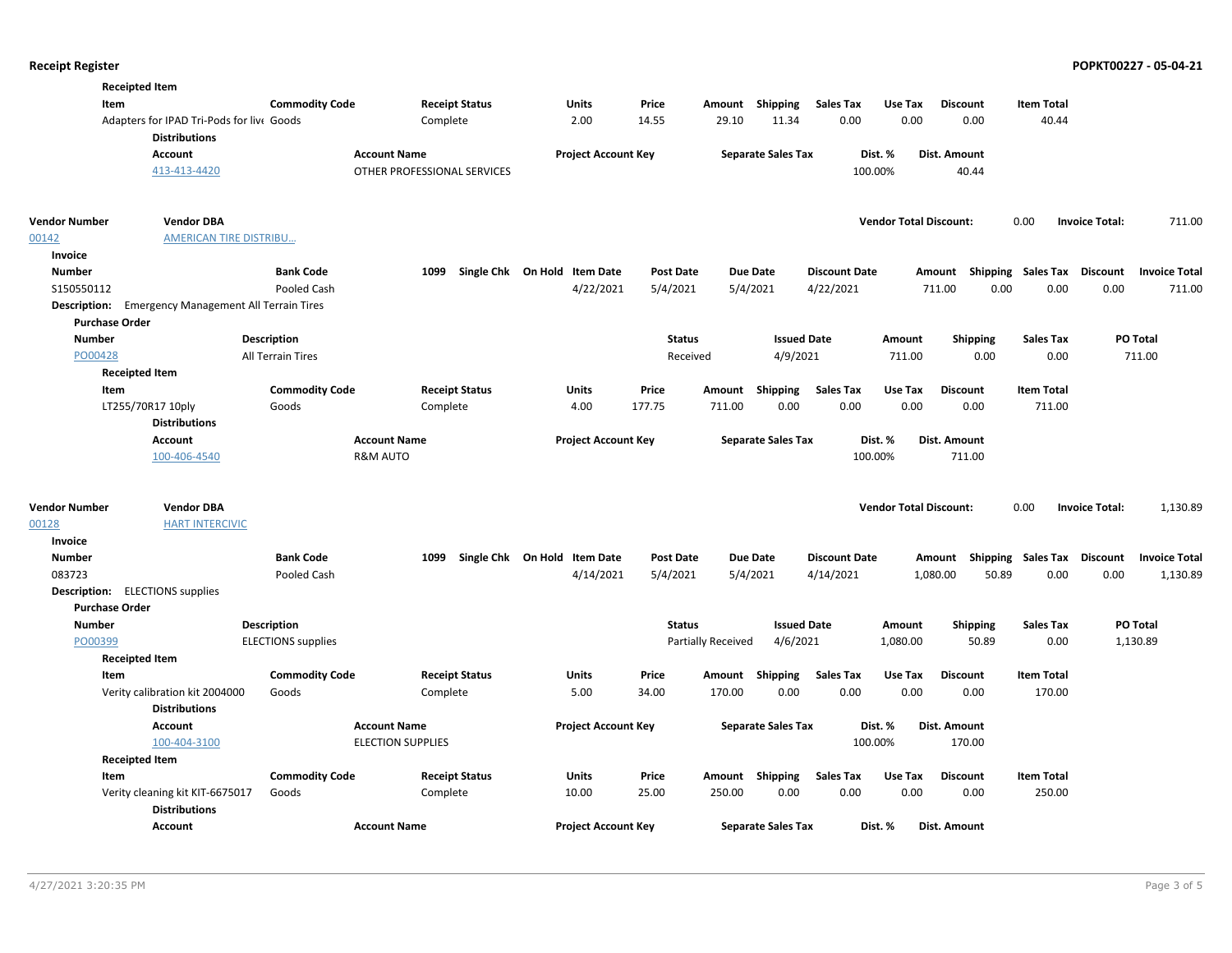| 100-404-3100                           |                       | <b>ELECTION SUPPLIES</b> |                            |        |        |                           |                  | 100.00% | 250.00          |                   |
|----------------------------------------|-----------------------|--------------------------|----------------------------|--------|--------|---------------------------|------------------|---------|-----------------|-------------------|
| <b>Receipted Item</b>                  |                       |                          |                            |        |        |                           |                  |         |                 |                   |
| Item                                   | <b>Commodity Code</b> | <b>Receipt Status</b>    | <b>Units</b>               | Price  | Amount | Shipping                  | <b>Sales Tax</b> | Use Tax | Discount        | <b>Item Total</b> |
| Verity thermal ballot paper 1005 Goods |                       | Complete                 | 3.00                       | 185.00 | 555.00 | 0.00                      | 0.00             | 0.00    | 0.00            | 555.00            |
| <b>Distributions</b>                   |                       |                          |                            |        |        |                           |                  |         |                 |                   |
| Account                                |                       | <b>Account Name</b>      | <b>Project Account Key</b> |        |        | <b>Separate Sales Tax</b> |                  | Dist. % | Dist. Amount    |                   |
| 100-404-3100                           |                       | <b>ELECTION SUPPLIES</b> |                            |        |        |                           |                  | 100.00% | 555.00          |                   |
| <b>Receipted Item</b>                  |                       |                          |                            |        |        |                           |                  |         |                 |                   |
| Item                                   | <b>Commodity Code</b> | <b>Receipt Status</b>    | <b>Units</b>               | Price  | Amount | Shipping                  | Sales Tax        | Use Tax | <b>Discount</b> | Item Total        |
| Verity Thermal Paper rolls             | Goods                 | Complete                 | 100.00                     | 1.05   | 105.00 | 50.89                     | 0.00             | 0.00    | 0.00            | 155.89            |
| <b>Distributions</b>                   |                       |                          |                            |        |        |                           |                  |         |                 |                   |
| Account                                |                       | <b>Account Name</b>      | <b>Project Account Key</b> |        |        | <b>Separate Sales Tax</b> |                  | Dist. % | Dist. Amount    |                   |
| 100-404-3100                           |                       | <b>ELECTION SUPPLIES</b> |                            |        |        |                           |                  | 100.00% | 155.89          |                   |
|                                        |                       |                          |                            |        |        |                           |                  |         |                 |                   |

**Packet Totals**

| Vendors: | Invoices <sup>.</sup> | <b>Purchase Orders:</b> | Amount: 4.122.28 | Shipping: 62.23 | $\textsf{Tax: } 0.00$ | Discount: 0.00 | <b>Total Amount: 4.184.51</b> |
|----------|-----------------------|-------------------------|------------------|-----------------|-----------------------|----------------|-------------------------------|
|----------|-----------------------|-------------------------|------------------|-----------------|-----------------------|----------------|-------------------------------|